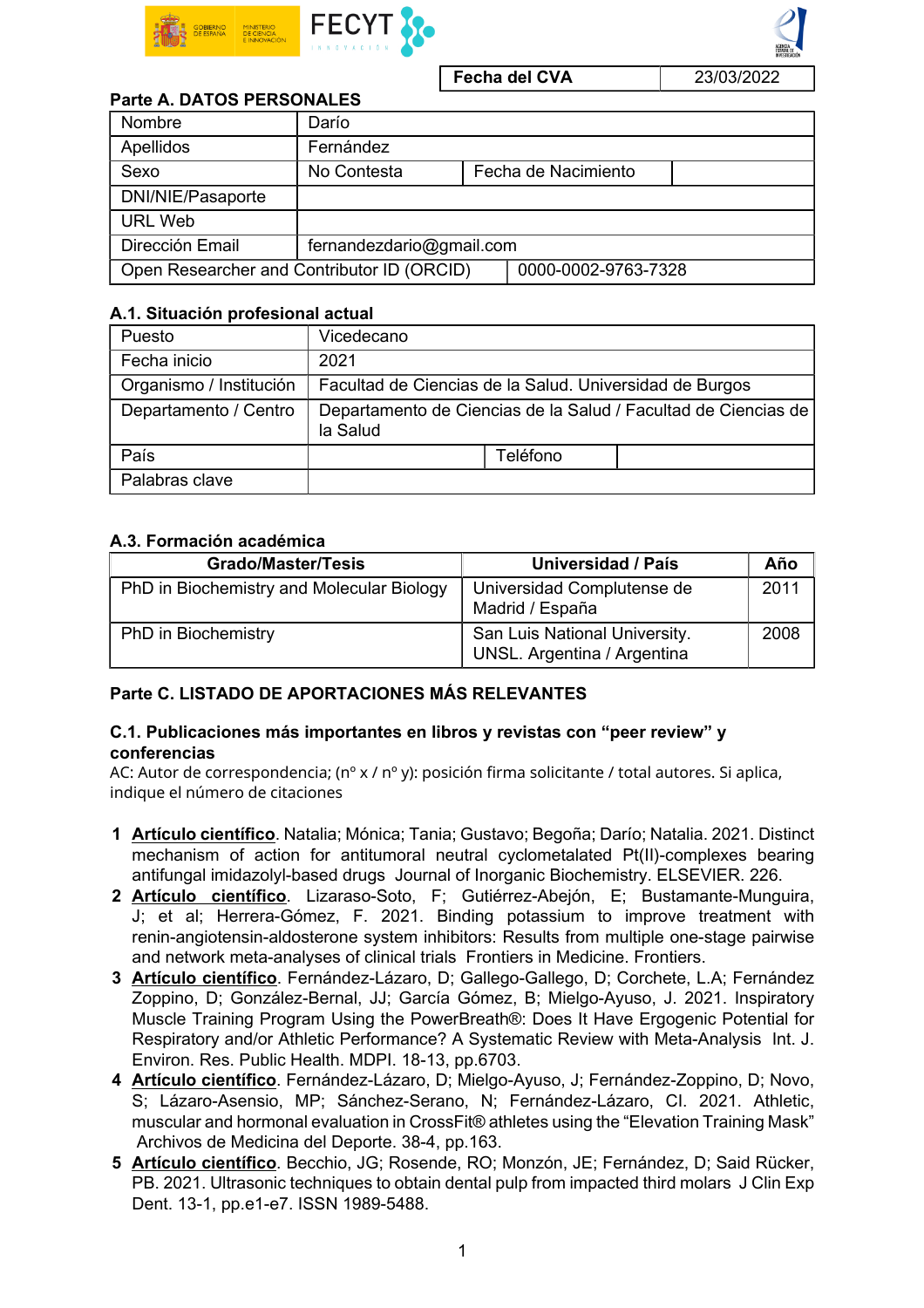



- 6 Artículo científico. Daniel García Sánchez; Darío Fernández; José Rodríguez Rey; Flor M Pérez Campo. 2019. Enhancing survival, engraftment, and osteogenic potential of mesenchymal stem cells World Journal of Stem Cells. Baishideng Publishing Group Inc.. 11-10, pp.748-763.
- 7 Artículo científico. Said Rücker PB; Rosende RO; Krupp S; Becchio JG; Fernández D. 2018. Functional Approaches to Oral-Maxillo-facial Restoration Dentistry. OMICS International. 8-7.
- 8 Artículo científico. Costantino, Valeria V.; Lobos-Gonzalez, L; Ibañez, J; et al; Lopez, LA. 2016. Dehydroleucodine inhibits tumor growth in a preclinical melanoma model by inducing cell cycle arrest, senescence and apoptosis Cancer Letters. Elsevier B.V.. 372-1, pp.10-23.
- 9 Artículo científico. Fernández D; Horrillo A; Alquezar C; González-Manchón C; Parrilla R; Ayuso MS. 2013. Control of cell adhesion and migration by podocalyxin. Implication of Rac1 and Cdc42 Biochemical and Biophysical Research Communications. Elsevier B.V.. 432-2, pp.302-307.
- 10 Artículo científico. Antonella D. Losinno; Alfonsina Morales; Dario Fernández; Luis A. Lopez. 2012. Peritubular myoid cells from rat seminiferous tubules contain actin and myosin filaments distributed in two independent layers Biology of Reproduction. Oxford University Press. 86-5, pp.1-8.
- 11 Artículo científico. Pericacho M; Alonso-Martín S; Larrucea S; González-Manchón C; Fernández D; Sánchez I; Sánchez Ayuso M; Parrila Sánchez R. 2011. Diminished thrombogenic responses by deletion of the Podocalyxin gene in mouse megakaryocytes Plos One. PLOS ONE Editorial. 6-10, pp.e26025.
- 12 Artículo científico. Fernández D; Larrucea S; Nowakowski A; Pericacho M; Parrilla R; Ayuso MS. 2011. Release of podocalyxin into the extracellular space. Role of metalloproteinases Biochimica et Biophysica Acta Molecular Cell Research. Elsevier B.V.. 1813-8, pp.1504-1510.
- 13 Artículo científico. Nowakowski A; Alonso-Martín S; Arias-Salgado EG; Fernández D; Vilar M; Ayuso MS; Parrilla R. 2010. Megakaryocyte gene targeting mediated by restricted expression of recombinase Cre Thrombosis and Haemostasis. Georg Thieme Verlag KG. 105-1, pp.138-144.
- 14 Artículo científico. Alonso-Martin S; Nowakowski A; Larrucea S; Fernández D; Vilar-Egea M; Ayuso MS; Parrilla R. 2010. Overexpression of podocalyxin in megakaryocytes and platelets decreases the bleeding time and enhances the agonist-induced aggregation of platelets Thrombosis Research. Elsevier Ltd.. 125-6, pp.e300-e305.
- 15 Artículo científico. Nowakowski A; Alonso-Martín S; González-Manchón C; et al; Parrilla R. 2009. Ventricular enlargement associated with the panneural ablation of the podocalyxin gene Molecular and Cellular Neuroscience. Elsevier Inc. 43-1, pp.90-97.
- 16 Artículo científico. Fernández D; Bertoldi MV; Gómez L; Morales A; Callegari E; Lopez LA. 2008. Identification and characterization of myosin from rat testicular peritubular myoid cells Biology of Reproduction. Oxford University Press. 79-6, pp.1210-1218.
- 17 Artículo científico. Arias-Salgado EG; Larrucea S; Butta N; Fernández D; García-Muñoz S; Parrilla R; Ayuso MS. 2008. Variations in platelet protein associated with arterial thrombosis Thrombosis Research. Elsevier Ltd. 122-5, pp.640-647.
- 18 Artículo científico. Cruzado M; Castro C; Fernandez D; Gomez L; Roque M; Giordano OE; Lopez LA. 2005. Dehydroleucodine inhibits vascular smooth muscle cell proliferation in G2 phase Cellular and Molecular Biology (Noisy-le-grand). 51-6, pp.525-530.
- 19 Artículo científico. Gamarra Luques C; Polo LM; Fernández D; Arenas NG; Salomón C. 2003. Effect of the coinfection with Escherichia coli on Leishmania sp phagocytosis in macrophage,Efecto de la coinfeccíon con E. coli sobre la fagocitosis de Leishmanias sp. en macrófagos Prensa Médica Argentina. 090-1, pp.248-253.
- 20 Revisión bibliográfica. Ana; Jerónimo; Darío; Ruth; Ángel. 2021. The Role of Galectin-3 and ST2 in Cardiology: A Short Review Biomolecules. MDPI. 11-1167, pp.1-9.

# C.3. Proyectos o líneas de investigación